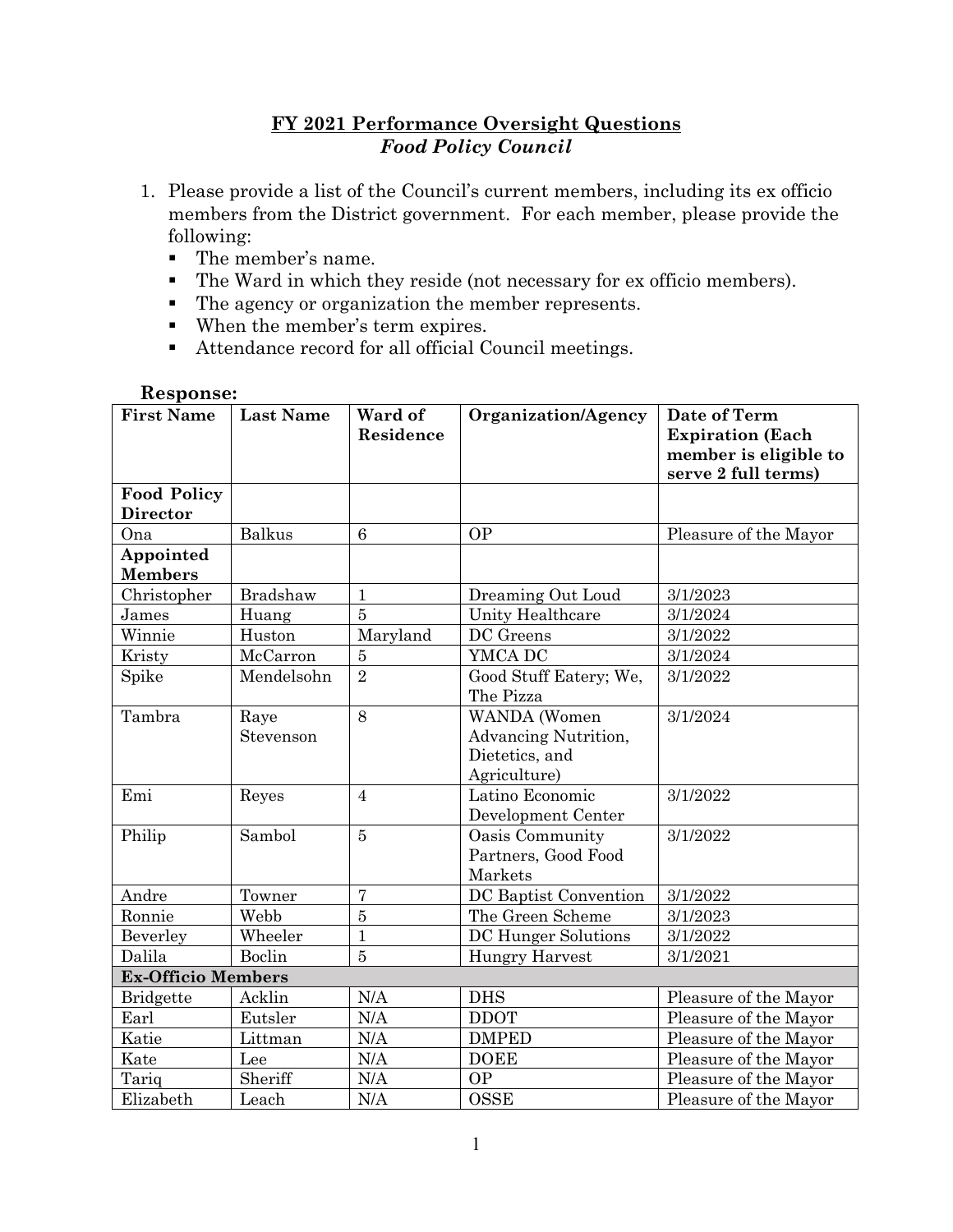| Sara                            | Beckwith | N/A | DC Health    | Pleasure of the Mayor |  |  |
|---------------------------------|----------|-----|--------------|-----------------------|--|--|
| Vacant                          |          |     | <b>DPR</b>   |                       |  |  |
| Vacant                          |          |     | <b>DGS</b>   |                       |  |  |
| Vacant                          |          |     | <b>DCRA</b>  |                       |  |  |
| <b>Other Active Agency Reps</b> |          |     |              |                       |  |  |
| Beth                            | Hanna    | N/A | <b>OSSE</b>  |                       |  |  |
| Robert                          | Jaber    | N/A | <b>DCPS</b>  |                       |  |  |
| Katherine                       | Mereand  | N/A | <b>DSLBD</b> |                       |  |  |
| Caroline                        | Howe     | N/A | <b>DSLBD</b> |                       |  |  |
| Ashley                          | Stephens | N/A | <b>OP</b>    |                       |  |  |

The Food Policy Council has continued to operate virtual meetings throughout FY2021, and as a result it has been a challenge to keep robust attendance records of all members. That said, many FPC members provided updates at every public meeting and thus were in attendance and recordings of all FPC meetings are available for review. The FPC has begun taking attendance of members at each meeting for FY2022.

2. Please provide a list of the Council's meeting dates, times, and locations for FY 2021 and FY 2022 to date.

### **Response:**

All meetings in FY 2021 and FY 2022 to date were held virtually due to COVID-19. Recordings, presentations, and minutes from all previous meetings can be found here: [https://dcfoodpolicy.org/events-and-meetings/notes-from-previous](https://dcfoodpolicy.org/events-and-meetings/notes-from-previous-meetings/)[meetings/](https://dcfoodpolicy.org/events-and-meetings/notes-from-previous-meetings/)

Meeting dates and times:

- o December 1, 2021 5pm-6pm
- o October 6, 2021 5pm-6pm
- $\circ$  August 4, 2021 5pm-6pm
- o June 2, 2021 5pm-6pm
- o April 7, 2021 5pm-6pm
- o February 3, 2021 5pm-6pm
- o December 3, 2020- 5pm-6pm
- o October 7, 2020- 5pm-6pm
- 3. Did the Council receive funds in FY 2021? If so, please provide the following:
	- The amount of the funding.
	- The source of the funding.
	- A list of all expenditures.
	- A description of how these funds furthered the Council's mission.

**Response:** The Food Policy Council did not receive any funds in FY2021.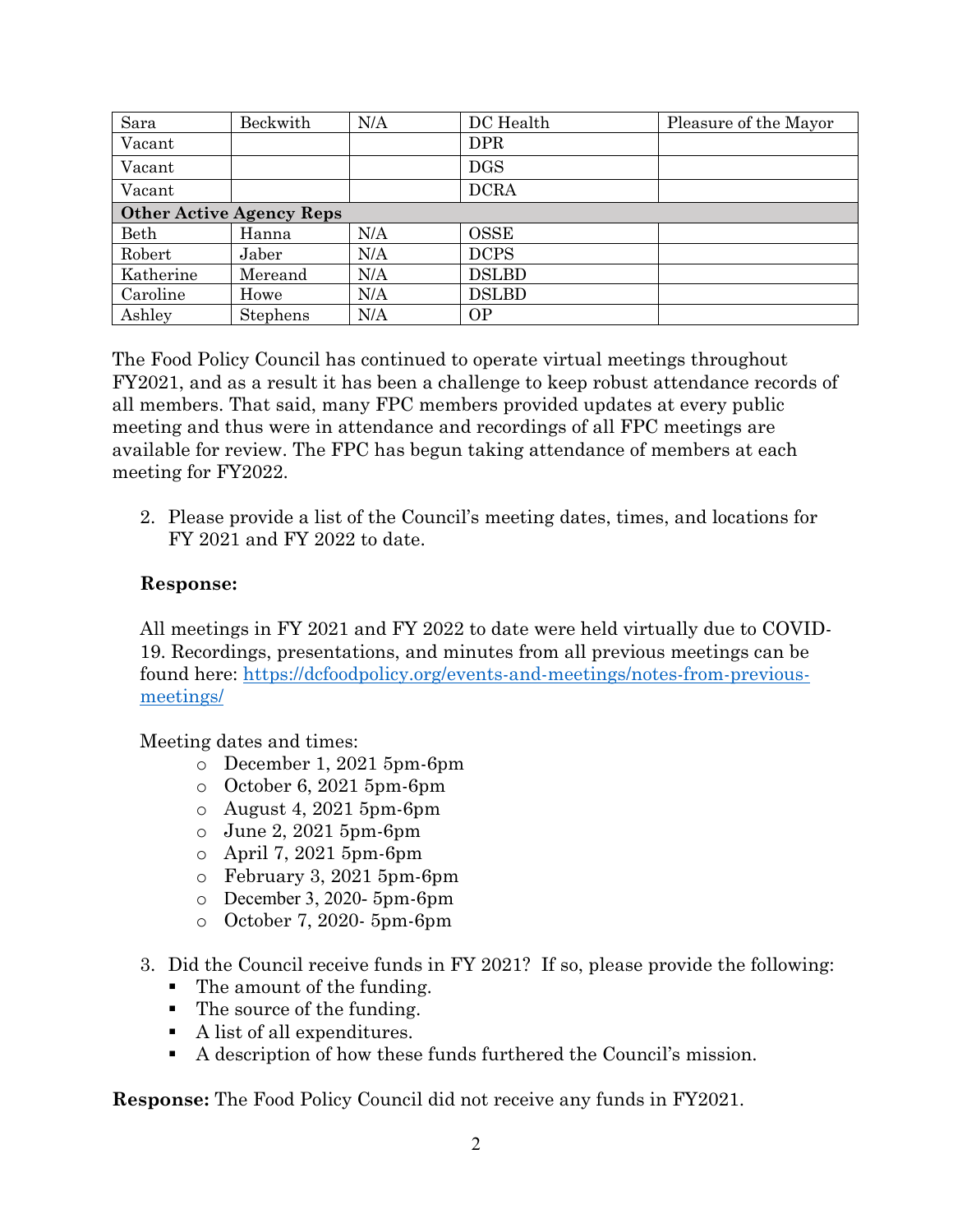4. Did the Food Policy Council apply for any grant funding in FY 2021 and FY 2022, to date? If so, please describe the grant, whether or not it was received, and how it will be used.

### **Response:**

The Food Policy Council (FPC) applied jointly with Dreaming Out Loud and DC Central Kitchen for a federal U.S. Department of Agriculture Regional Food System Partnership grant in FY 2021. The application proposed a new partnership focused on Scaling Cooperative Social Enterprise: Expanding Market Access for Disadvantaged Farmers and Food Makers in the Washington, DC Region for the duration of the three-year grant term. Unfortunately, the USDA did not select our application for funding.

The FPC has leveraged outside funding in several other ways.

- The FPC successfully applied to host a fellow from the Congressional Hunger Center's (CHC) Bill Emerson National Hunger Fellowship in 2021-22 and also hosted a CHC Zero Hunger Intern in summer 2021. Both programs provide stipends to the fellow/intern.
- In FY2021, Kaiser Permanente provided a grant to the Restaurant Opportunities Center (ROC) to partner with the FPC to conduct listening sessions with restaurant workers in the District. The outcome of this project was a public webinar that included presentations and recommendations to the Department of Employment Services (DOES), DC Health, and the DC Office of Human Rights (all of which are also participated in the listening sessions) on improvements to worker protections.
- 5. During the FY 2021 oversight process, the Food Policy Council provided its 2021 DC Food Policy Priorities. Please describe what actions have been taken in furtherance of these priorities, the results of these actions, and any planned activities for FY 2022. The 2021 priorities were:
	- *Decrease food insecurity and promote health equity among most at-risk populations highlighted in DC's 2020 Food Access and Food Security Report.*
	- *Increase investment/support for Black and Latinx-led food businesses and organizations and entrepreneurs of color.*
	- *Expand healthy food access in areas where structural racism and disinvestment have led to low food access.*

# **Response:**

For each 2021 DC Food Policy Priority, the FPC identified specific projects to undertake. Please see below on our progress on each project: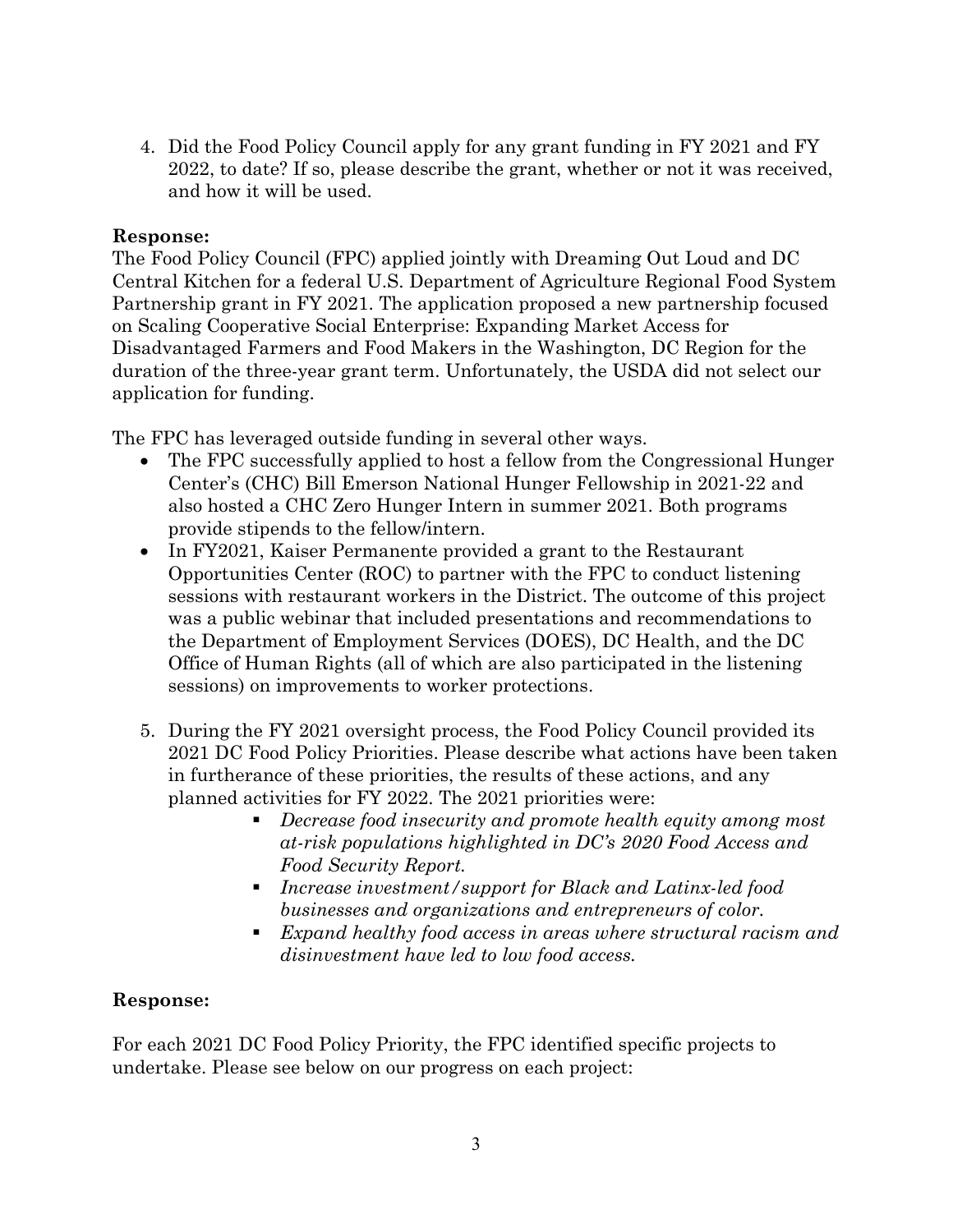- *Decrease food insecurity and promote health equity among most at-risk populations highlighted in DC's 2020 Food Access and Food Security Report.* **Projects***:* 
	- No Senior Hungry Initiative: Collaborate with DC agencies to develop specific policy recommendations to address DC's high food insecurity rate among seniors (Food Access & Equity Working Group).
		- Completed: FPC members were active participants in the No Senior Hungry working group convened by Councilmember Cheh during the spring-summer of 2021. This working group supported the development of policy recommendations that formed the basis of the No Senior Hungry Omnibus Amendment Act of 2021.
	- Promote and expand use of the Supplemental Nutrition Assistance Program ("SNAP" or "EBT") online in collaboration with the DC Department of Human Services (DHS) through outreach, technical assistance, and social media campaigns (Food Access & Equity Working Group).
		- Completed: FPC members worked closely with DHS to understand the opportunities and challenges to rolling out online SNAP for District residents. FPC members provided a sounding board for the agency and an outlet for the public to ask questions about the new program. The FPC also promoted SNAP online through its social media platforms, including Instagram and Twitter.
	- Help healthcare teams refer their patients to food resources and education in their communities (Nutrition & Health Working Group).
		- In Progress: The FPC Nutrition & Health Working Group invited the DC Association of Primary Care Physicians to present at every meeting on the status of the CRISP health information exchange launch in DC, which would help healthcare providers refer patients to food resources.
	- Promote the connection between food and healthcare through communications, research, and public events (Nutrition & Health Working Group).
- In Progress: Ended up being similar in scope to previous project • *Increase investment/support for Black and Latinx-led food businesses and organizations and entrepreneurs of color.*

# **Projects:**

- Advocate for a public-private Fund that invests in small food businesses, food cooperatives, and entrepreneurs in Ward 5, 7, and 8 (Food Access & Equity Working Group).
	- Completed: In 2021, Mayor Bowser launched the Nourish DC Fund, a public-private Fund that accomplishes this goal. Please see the response to Question 6 for further detail.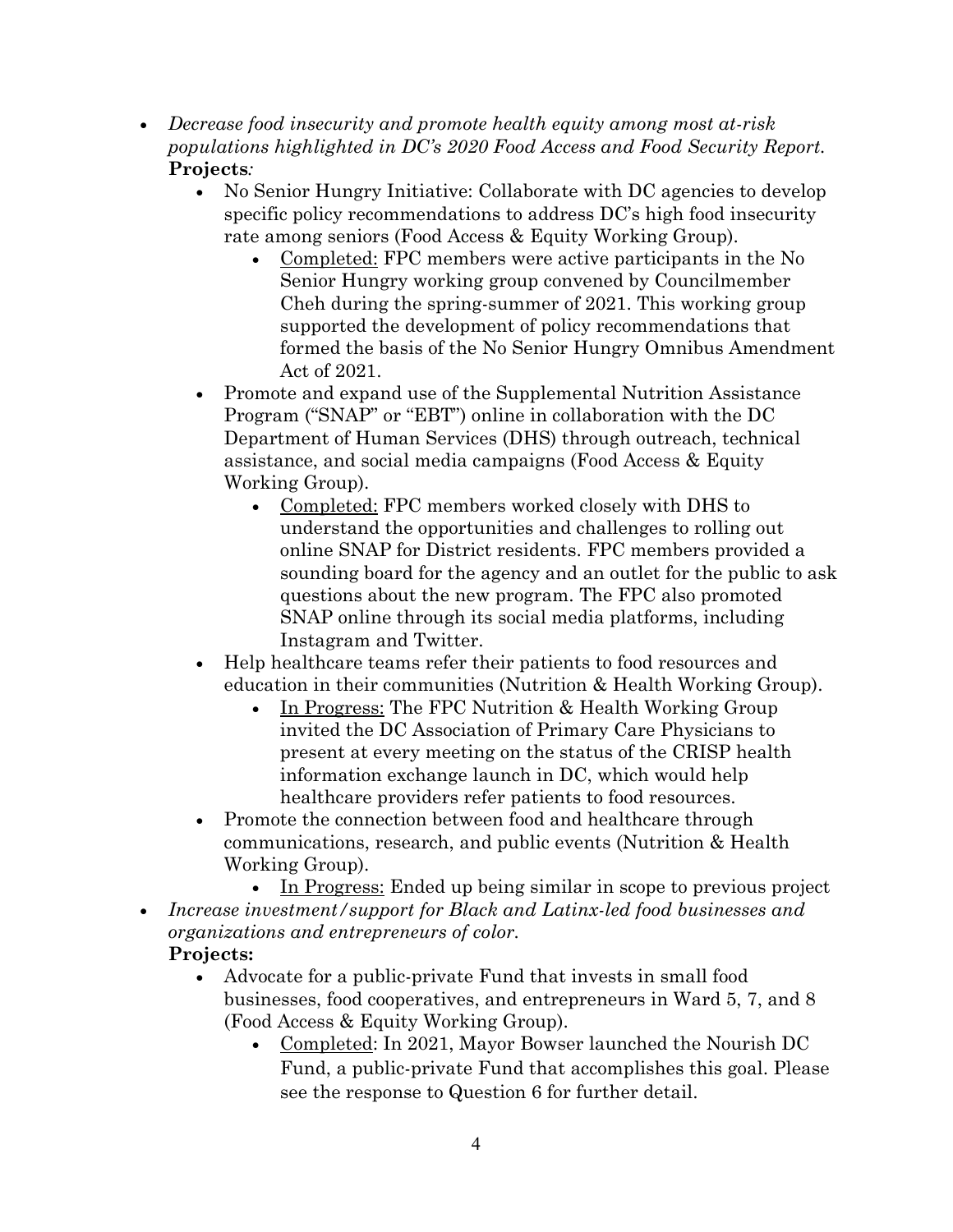- Support the development of affordable commercial kitchen spaces, particularly for Black and Latinx entrepreneurs and small business owners (Entrepreneurship & Food Jobs Working Group).
	- Completed: The FPC, in partnership with Department of Small and Local Business Development, rolled out a kitchen matchmaking survey in March 2021 to capture kitchen spaces and people looking for kitchens. They also hosted virtual workshops and trainings for people looking for kitchens and those starting food businesses, all of which are available online. In September 2021, the FPC and DSLBD co-hosted a Kitchen Matchmaking Event on the MLK Library roof deck with over 50 people in attendance. Finally, the FPC promoted several District funding opportunities for commercial kitchens, including DMPED's Local Manufacturing grant program.
- Promote the continuation of DC emergency rules that have helped small food businesses survive and food workers stay employed and safe during COVID-19, such as expanded outdoor dining (Entrepreneurship & Food Jobs Working Group).
	- Completed: The FPC Entrepreneurship & Food Jobs Working Group hosted a virtual meeting on DC streateries, which was very helpful for small businesses. The FPC also hosted the ABRA Director to discuss potential expansions of liquor delivery and other liquor laws for small businesses. Flexibilities for outdoor dining, liquor sales, and other regulations for small food businesses have been relaxed through the winter of 2022.
- Encourage businesses and institutions to purchase more food products from local producers using sustainable practices, with a focus on BIPOC producers (Sustainable Supply Chain Working Group).
	- In Progress: The FPC is in the final stages of developing a Local Purchasing Guide for small food businesses in the District.
- *Expand healthy food access in areas where structural racism and disinvestment have led to low food access.* **Projects:**
	- Promote the Urban Agriculture Infrastructure Grant Fund for DC farmers, with preference for farmers of color and those serving marginalized communities (Urban Agriculture Working Group).
		- Completed: In spring 2021, the District Department of Energy and the Environment (DOEE) released its first Urban Agriculture Infrastructure Grant awards. Eight awardees received a combined \$93,000 to install infrastructure and increase capacity at urban agricultural projects around the District. The funding prioritized socially disadvantaged farmers, a U.S. Department of Agriculture designation for farmers from racial groups who have experienced prejudice, and projects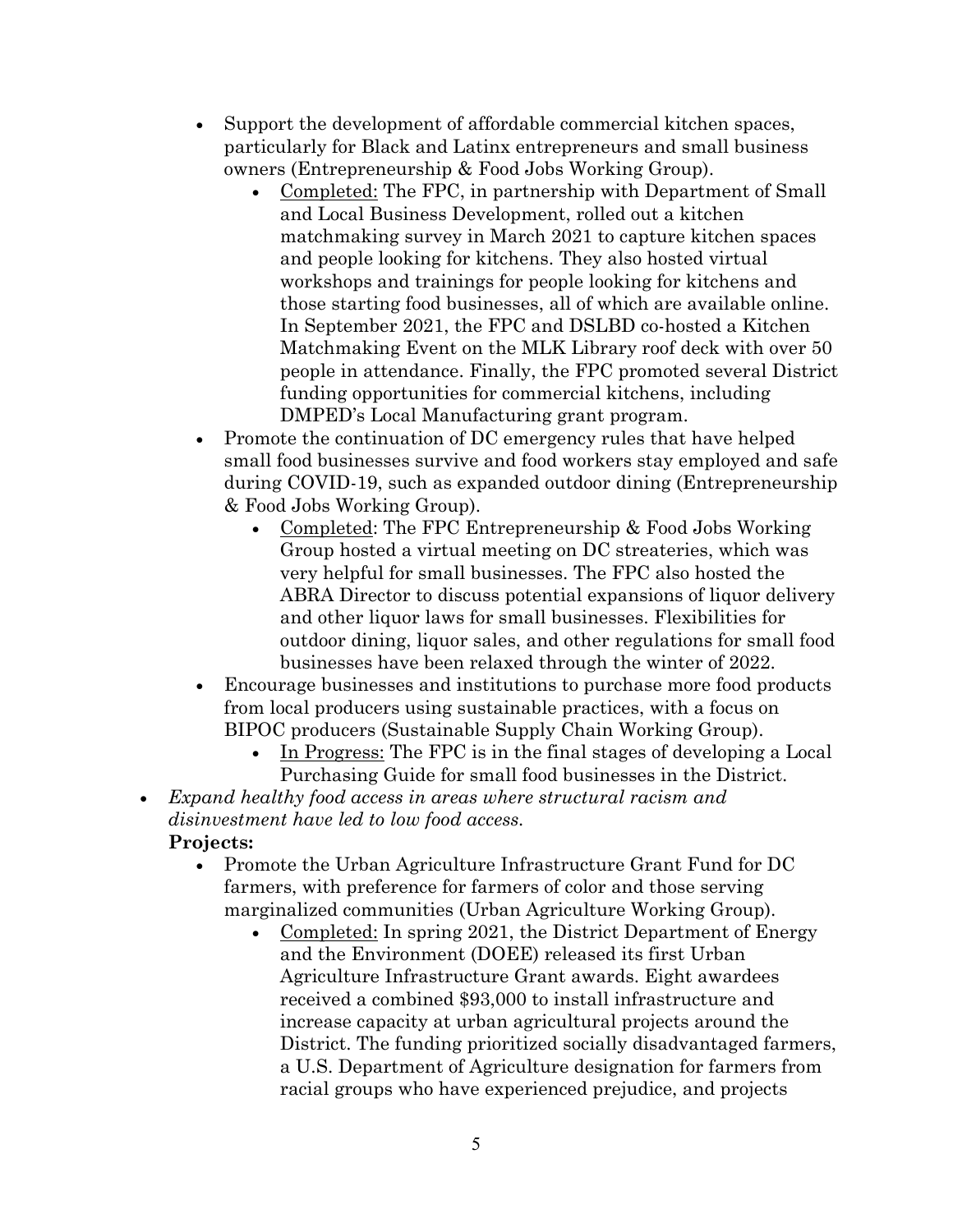focused on serving communities experiencing high rates of food insecurity.

- Research community land trusts as a vehicle to preserve and transfer land for urban agriculture (Urban Agriculture Working Group).
	- In Progress: The FPC partnered with graduate students in the fall of 2021 to develop a policy brief on recommending more food growing spaces in affordable housing development in the District. That brief, and further research on land ownership for urban farmers, will be published in 2022.
- Complete the centralized kitchen study and amplify its findings on how a centralized kitchen could create jobs and improve food in schools and other institutions (Sustainable Supply Chain Working Group).
	- Completed: In June 2021, the Office of Planning and the Food Policy Council published a report entitled an Assessment of a Central Food Processing Facility for Washington, DC. This report considers how the District could best use a centralized kitchen facility to improve the nutritional quality of meals served in public institutions (such as schools, senior centers, and correctional facilities), support local food businesses, create career pathways in the food sector, and strengthen the District's food resiliency in case of future emergencies. See the response to Question 9 for more details on this report.
- Complete the DC nutrition education landscape study in partnership with Howard University to identify strategies to enhance nutrition education for DC residents (Sustainable Supply Chain Working Group).
	- In Progress: This landscape study is still in progress and will be completed in 2022.
- 6. What does the Food Policy Council consider its three biggest accomplishments in FY 2021?

# **Response:**

# **1. The Creation of the Nourish DC Fund**

In January 2021, Mayor Bowser announced the launch of a \$1M Nourish DC Fund, to support the development of a robust ecosystem of locally owned food businesses, neighborhood vibrancy, and health equity in DC communities, especially in neighborhoods underserved by grocery stores and other food businesses. Nourish DC provides flexible loans, technical assistance, and catalytic grants to emerging and existing food businesses in the District of Columbia, with a preference for businesses located in or owned by residents of underserved neighborhoods. The Fiscal Year 2022 District budget includes an additional \$4M for the Nourish DC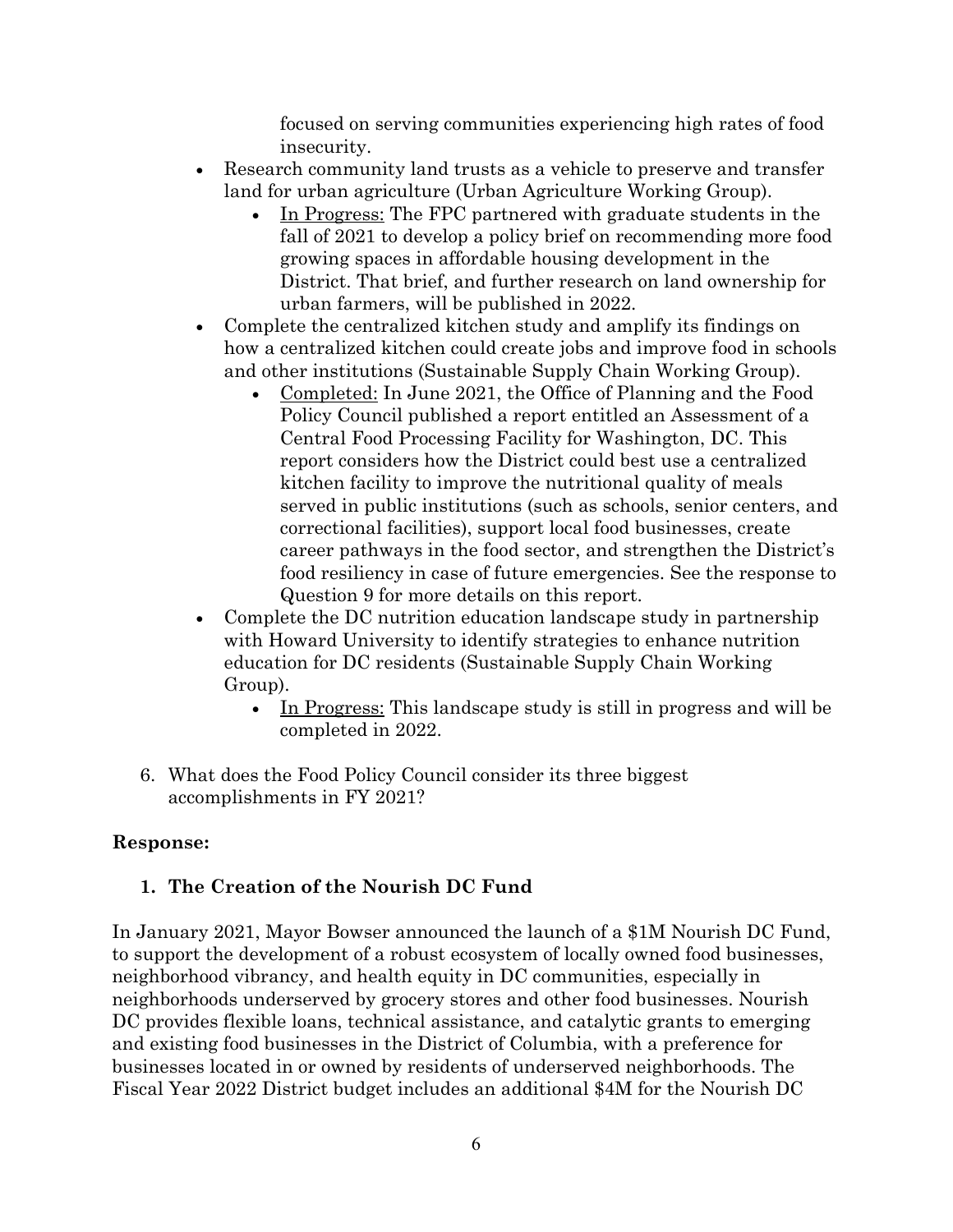Fund over the next two fiscal years. The Office of the Deputy Mayor for Planning and Economic Development and the Office of Planning partner to administer the funds with several community organizations, led by fund manager Capital Impact Partners.

Through community meetings, meals, and listening sessions, the FPC has heard the unified demands for more fresh food, high quality jobs, and wealth-building and ownership opportunities in the District's underserved communities, particularly through supporting Black and Latinx small business owners and entrepreneurs. The FPC has responded to those demands and has advocated for the last several years for the creation of a city initiative focused on increasing food access through investing in community ownership. The COVID-19 public health emergency has further heightened the need for more equitable economic opportunities and access to healthy, affordable food in every DC neighborhood.

You can learn more about the Nourish DC Collaborative at: <https://www.capitalimpact.org/what/capacity-building/nourish-dc-collaborative/>

# **2. Advocacy Guide and Listening Sessions for the Nutrition Equity Amendment Act of 2021**

On March 29, 2021, the Nutrition Equity Amendment Act of 2021 was introduced in the DC Council. The bill proposed an excise tax on sugary drinks in the District and proposed that the funds be spent on several programs related to healthy food access and nutrition education. The FPC played an active role in convening members of the public to debate and discuss this legislation. Working groups and the full Council held several listening sessions and presentations on the bill. The FPC also published a comprehensive advocacy guide on the bill, helping to educate the public on what the bill prescribed. This was an excellent example of the role the FPC plays to bring together different perspectives in the food system, encourage residents to be civically engaged, and host deep discussions on potential food policy changes in the District.

# **3. Progress on Addressing Senior Food Insecurity**

Over FY 2021 and 2022, to date, the FPC has made significant progress in its efforts to improve policies to address senior food insecurity. The chairs of the FPC Food Access & Equity Working Group and the Food Policy Director were active in organizing, presenting at, and participating in the No Senior Hungry Working Group organized by the office of Councilmember Mary Cheh from January - July 2021. This working group comprehensively examined various factors causing senior food insecurity, did a deep dive on every nutrition program currently serving seniors in the District, and identified gaps in the research and services to address senior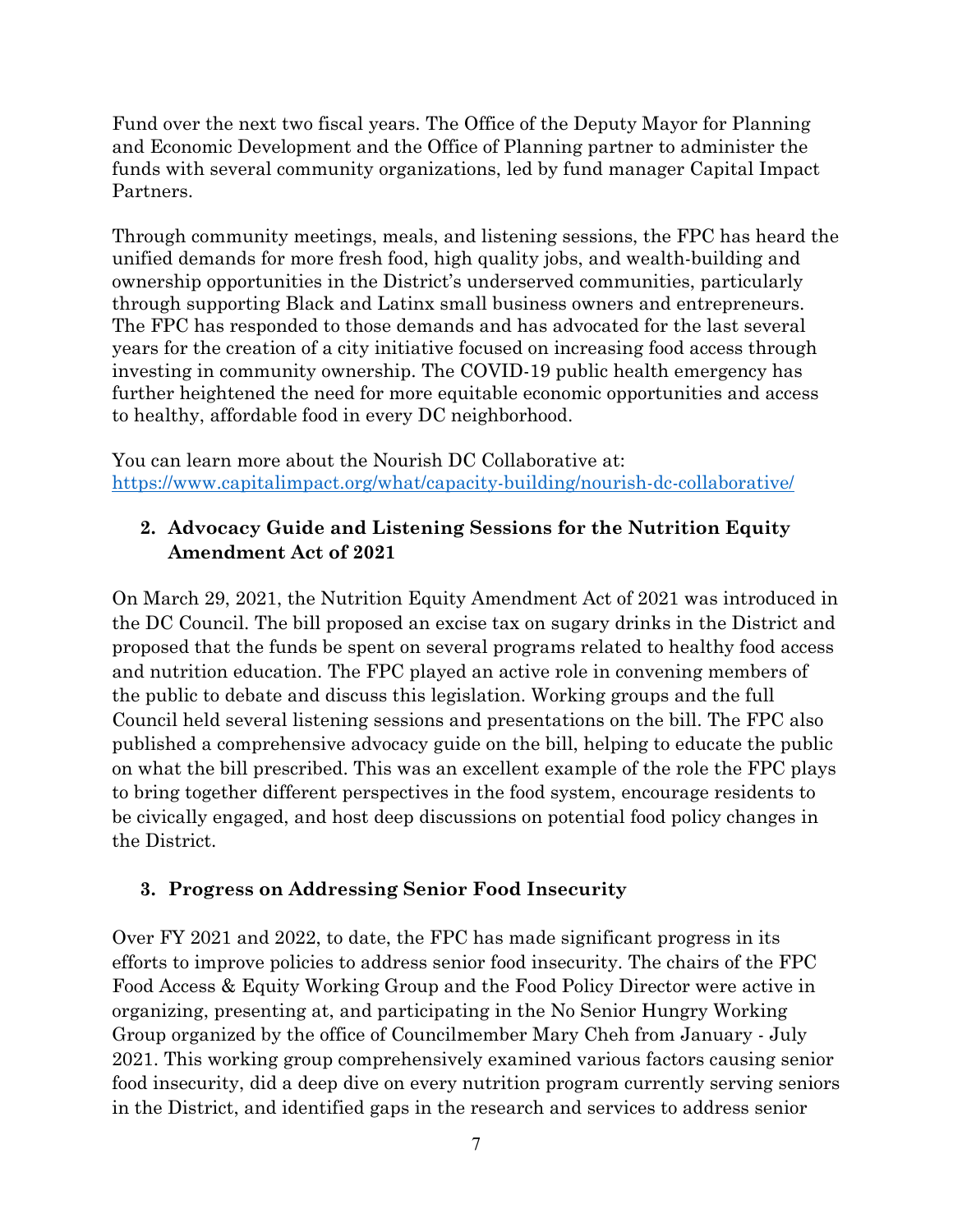food insecurity. The result of the Working Group's efforts was the No Senior Hungry Omnibus Amendment Act of 2021, which will have a public hearing on February 14, 2022. The FPC also hosted the Department of Aging and Community Living, DC Health, DHS, and other agencies at FPC working group meetings to discuss senior food insecurity and how services could be improved for seniors.

The FPC also hosted a Congressional Hunger Center Emerson Fellow in fall 2021/winter 2022 whose primary project was researching senior food insecurity in the District, focusing on how to better leverage nutrition programs and increase senior enrollment. Their research will be made public by the Congressional Hunger Center in spring 2022.

7. Please describe the FPC's major goals for FY 2022 and the plan/timeline for completion.

# **Response:**

The following draft priorities will be voted on by the Food Policy Council at its public meeting on February 2, 2022:

# **2022 DC Food Policy Priorities**

*The \* notation indicates a new priority/project.*

**Priority 1: Decrease food insecurity and promote health equity among the most at-risk populations identified in OP** *2021 Update on Food Access & Food Security in the District of Columbia***, including Black and Latinx residents, families with children, and seniors.**

Projects:

- 1. Convene and engage residents on the No Senior Hungry Omnibus Act of 2021. (Food Access & Equity)
- 2. \*Develop and recommend a comprehensive "School Meals for All" policy. (Nutrition & Health, Food Access & Equity)
- 3. \*Recommend comprehensive reform for Medical Nutrition Therapy (MNT) and evidence-based lifestyle programs for diet-related diseases, to potentially include: Medicaid coverage, technical assistance for community-based Registered Dietitians, pipelines for BIPOC Registered Dietitians, and expansion of MNT access. (Nutrition & Health)
- 4. Recommend policies to enhance and expand nutrition education for DC residents based on the DC Nutrition Education Landscape Assessment conducted by Howard University. (Nutrition & Health)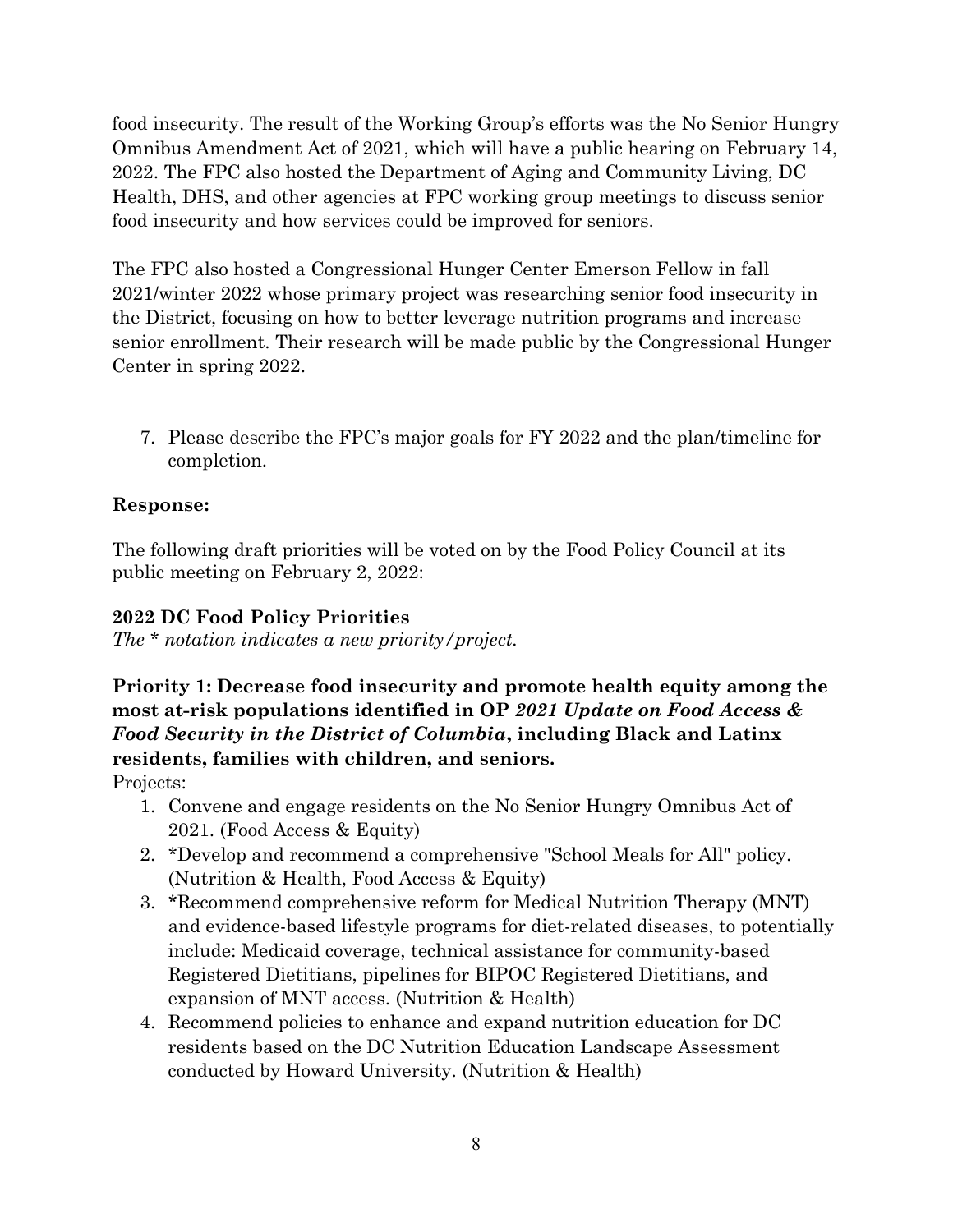# **Priority 2: Increase support for DC small food businesses, with a focus on BIPOC-led (Black, Indigenous, and People of Color) food businesses, organizations, and entrepreneurs.**

Projects:

- 1. Increase awareness of funding opportunities for BIPOC-led food businesses and entrepreneurs, including the Nourish DC Collaborative. (All working groups)
- 2. \*Share resources and recommend streamlining licensing regulations for small food businesses. (Entrepreneurship & Food Jobs)
- 3. \*Support entrepreneurs moving to brick and mortar through resource sharing, policy recommendations, and leveraging District funds towards ownership. (Entrepreneurship & Food Jobs)
- 4. \*Recommend policy change(s) to create a pathway to ownership for urban farmers, with a focus on BIPOC farmers. (Urban Agriculture)
- 5. \*Create database and map of legacy food businesses in the District and identify strategies to support these businesses. (Food Access & Equity, Entrepreneurship & Food Jobs)

# **Priority 3: Expand healthy food access in neighborhoods where structural racism and disinvestment have led to low food access.**

Projects:

- 1. \*Publish policy brief recommending more food growing spaces in and around affordable housing developments. (Urban Agriculture)
- 2. \*Convene farmers markets and recommend policies to extend operations and expand to more locations, particularly in Wards 5, 7, and 8. (Sustainable Supply Chain, Urban Agriculture, Entrepreneurship & Food Jobs)
- 3. \*Convene independent grocers to understand how government can support them in expanding healthy food access. (Food Access & Equity)
- 4. \*Publish the FPC's annual Food Economy and Food Access report to track key metrics in the District's food system. (All working groups)

# **\*Priority 4: Support the development and implementation of local food policies that address climate change.**

Projects:

- \*Support DOEE and Office of Contracts and Procurement (OCP) in implementing the Green Food Purchasing Act. (Sustainable Supply Chain)
- **\*Track the implementation of District laws related to food and climate,** including the Save Good Food Act, Green Food Purchasing Act, and the Zero Waste Omnibus Act. (Sustainable Supply Chain, Entrepreneurship & Food Jobs)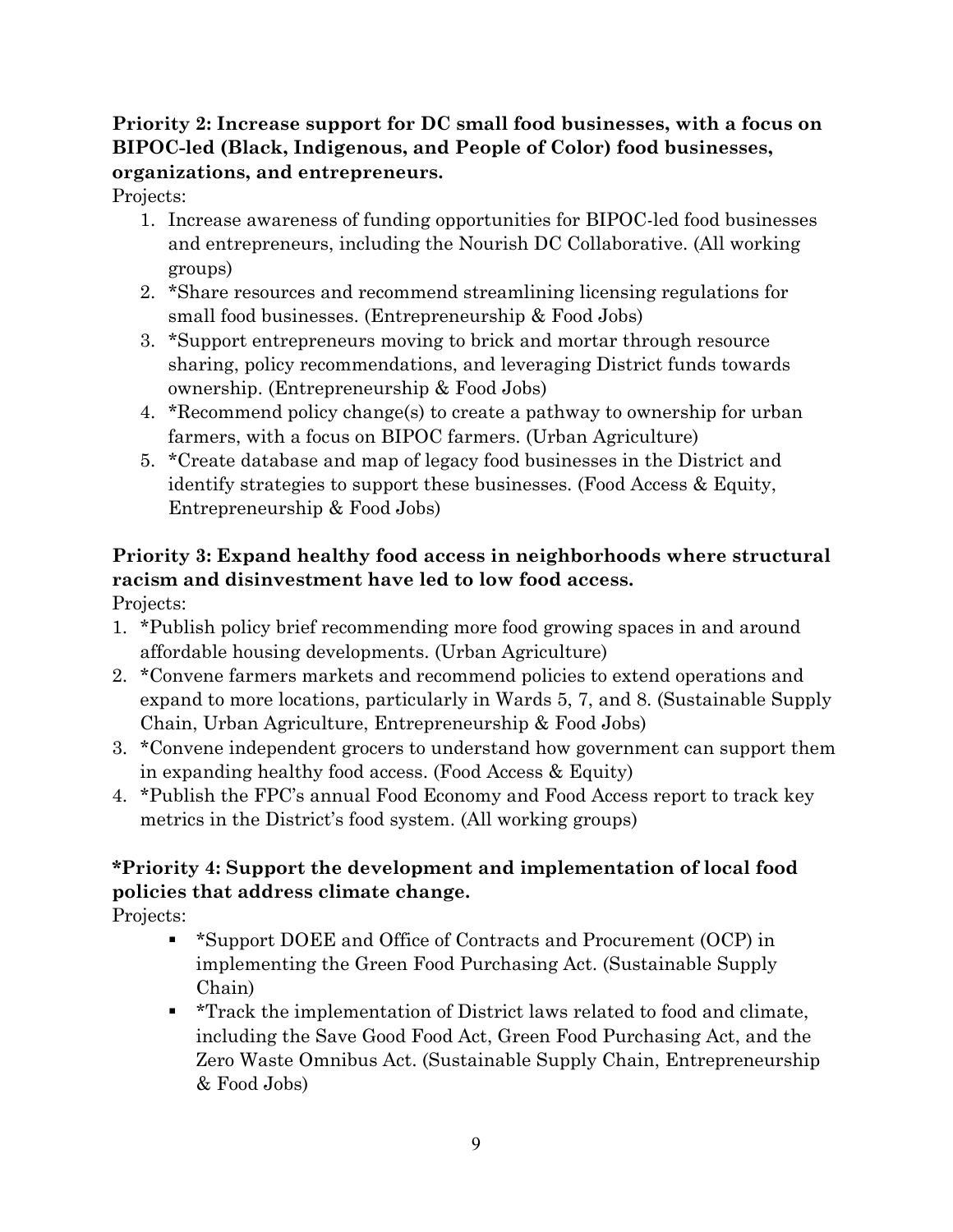\*Publish policy brief and increase awareness on the District's commitments under the Glasgow Food and Climate Declaration. (Urban Agriculture, Sustainable Supply Chain)

# **\*Priority 5: Increase resident voice in food policy development in the District.**

Projects:

- \*Improve language access in website, written materials, and meetings/events, including offering simultaneous Spanish translation and ASL interpreter, and translating written materials. (Resident Engagement Group)
- \*Conduct surveys at beginning/end of meetings and events to better understand who we are currently reaching, with the goal of increasing racial and geographic diversity. (Resident Engagement Group)
- \*Increase communication regarding District food policies and programs through the FPC newsletter, social media, and office hours. (Resident Engagement Group)
- \*Host at least two community conversations or focus groups with residents not regularly engaged in FPC work. (Resident Engagement Group)
- 8. Please provide a copy of all official correspondence sent by the FPC in FY 2021 and FY 2022 to date.

**Response:** The FPC sent no official correspondence in FY 2021 and FY 2022 to date.

9. Please describe all studies and reports issued by the FPC in FY 2021 and FY 2022 to date. For each study or report, please describe any actions that FPC or the Executive have taken or planned as a result of its findings and/or recommendations.

# **Response:**

The FPC published two major reports in FY2021 and FY2022 to date.

**1.** *Assessment of a Central Food Processing Facility for Washington, DC:* In June 2021, the Office of Planning and the Food Policy Council published a report entitled an *Assessment of a Central Food Processing Facility for Washington, DC*. Required under the Healthy Students Amendment Act of 2018, this report is a comprehensive assessment of how the District could best use a Central Food Processing Facility (CPF) to improve the nutritional quality of meals served in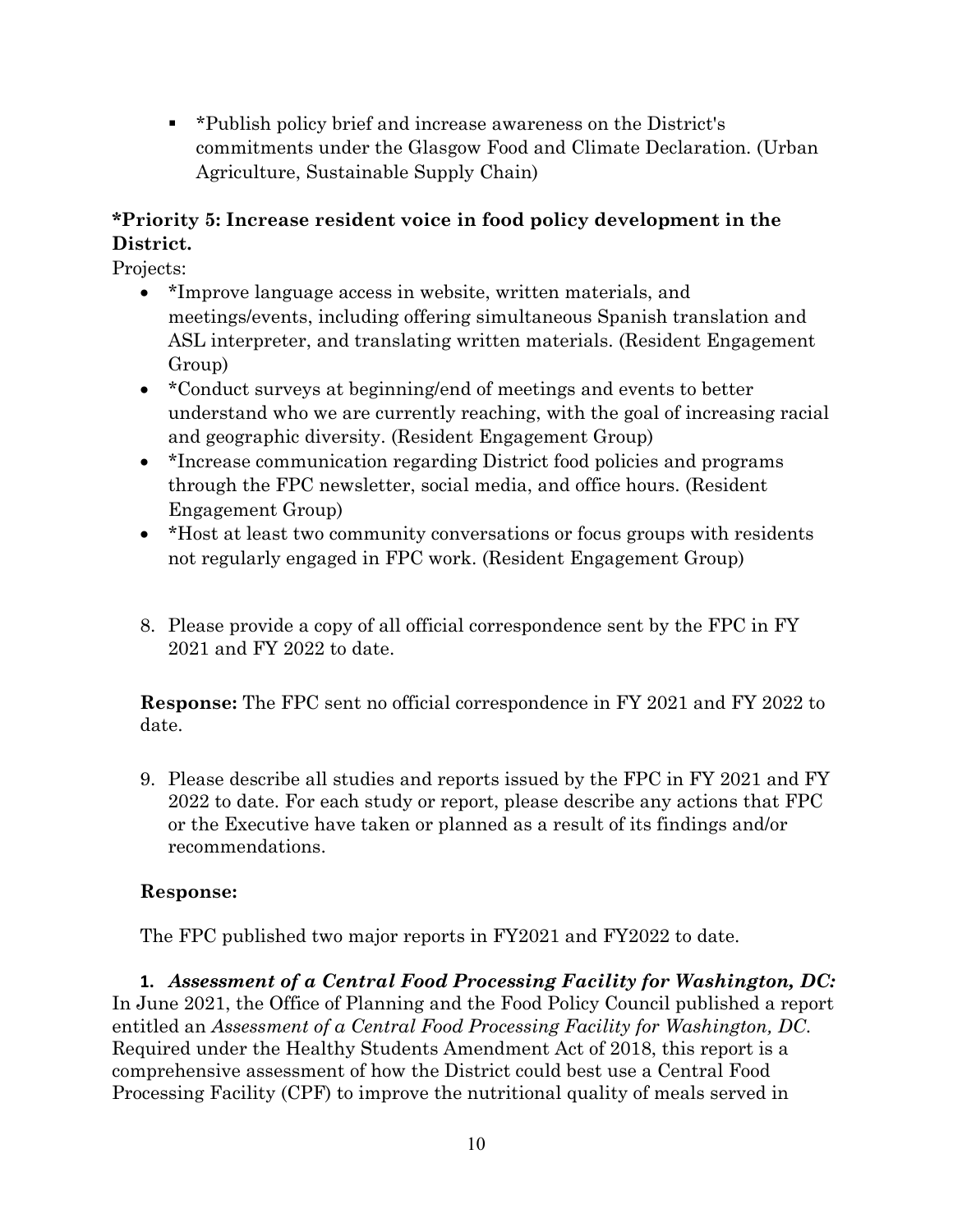public institutions (such as schools, senior centers, and correctional facilities), support local food businesses, create career pathways in the food sector, and strengthen the District's food resiliency in case of future emergencies. The report provides valuable insights into how the District could design and manage such a facility to maximize its benefits to District residents.

Prepared by CBE contractor team Cureate and The Food Works Group, this first-ofits-kind report in the United States provides 45 best practices and 57 recommendations for the creation of a CPF in the District. Interviews with over 60 local and national food system experts, in depth case studies into similar models in other jurisdictions, and extensive research on the District's food landscape support the report's findings. The analysis is broken into three key sections:

- 1. **Impact**: The report outlines how a well-designed and managed CPF could provide positive impacts to the District's food system; including addressing health equity, supporting local businesses and entrepreneurs, generating revenue, and providing high quality jobs;
- 2. **Operations**: The report evaluates and synthesizes information collected from similar facilities in jurisdictions across the country on best practices for CPF management, core functionality, equipment, contracts, labor, and food safety to maximize synergy and efficiency; and
- 3. **Physical Facility**: The report considers how a CPF could be best designed to support schools and other public institutions food services while simultaneously increasing the District's capacity to provide spaces for commercial kitchens, storage, and job training to local food businesses.

Lessons learned from the unprecedented food access and food supply challenges experienced by District residents over the COVID-19 public health emergency are also included. As the District moves towards an equitable recovery, this report provides valuable insights on how a CPF could support the District's efforts to provide nutritious meals for residents in the care of District institutions, as well as commercial kitchen, storage, job training, and community spaces for local food businesses and entrepreneurs.

Since the release of the report, OP hosted a virtual launch with two expert panels in August 2021 to discuss the report's findings. The first was moderated by Andrew Trueblood, then Director of the DC Office of Planning, with co-authors of the report Kim Bryden, Founder and CEO of Cureate, and Wendy Stuart, Co-Founder and Principal of the Food Works Group, serving as panelists. They discussed the challenges and opportunities within the District's food system and the role of a CPF can play in ensuring a more accessible, vibrant, and equitable food sector for residents and businesses alike. The second panel was moderated by Ona Balkus, Food Policy Director, with Dalila Boclin, Food Policy Council Member, and Mark Scott, Critical Infrastructure Specialist at the DC Homeland Security and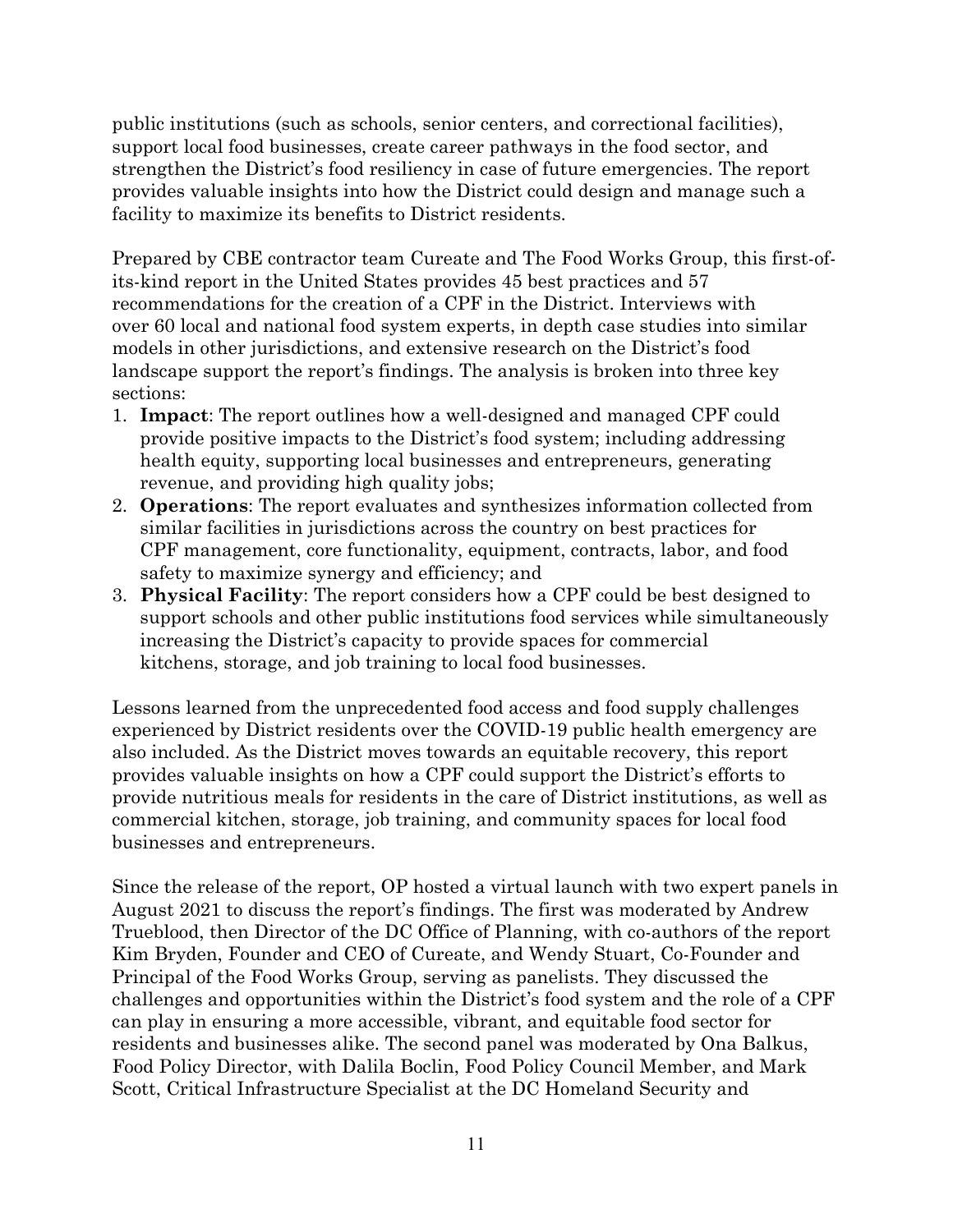Emergency Management Agency, serving as panelists. They discussed the local/regional food system infrastructure and importance of aggregation and food storage as a critical pathway to support food businesses and creating food resiliency for the District.

The report is available at:<https://dcfoodpolicy.org/reports/centralized-kitchen-study/>

### **2.** *The Road Ahead: 2021 Update on Food Access & Food Security in the District of Columbia:*

In December 2021, the FPC published *The Road Ahead: 2021 Update on Food Access & Food Security in the District of Columbia*. As an update to the 2020 report entitled *Food Access & Food Security in the District of Columbia: Responding to the COVID-19 Public Health Emergency*, the 2021 report discusses the state of food insecurity in the District and evaluates the ambitious steps the District has taken and the progress that has been made to address food insecurity of its residents.

The report finds that the overall food insecurity rate for the District in 2021 was 11%, which is a near return to the pre-COVID food insecurity rate of 10.6% in 2019. However, this generalized data hides the continued elevated needs of Black and Latinx households, households with children, and seniors, which all remain at higher risk of food insecurity than that general District population. While white households with children reported statistically zero food insufficiency in April 2021, Black and Latinx households with children reported 21% and 29.3% food insufficiency, respectively. The challenges faced by these populations reflects the systemic challenges of the racial wealth gap, high costs of living, and historic disinvestments in communities of color which require increased strategic investment and support.

The FPC has amplified and acted on the report's findings and continues to work towards addressing the systemic issues faced by specific populations identified in the report. The FPC has aligned its 2022 Priorities, described above, with the needs identified in the report.

The District has also continued to increase the benefits of, and participation in, its federal nutrition programs. The report highlights the continued increased demand for nutrition program benefits and their importance in supporting residents' needs. Emergency Food Providers and District agency partners continue to meet regularly to coordinate and expand activities to increase participation in these programs and ensure residents are being connected with local food and nutrition programming. The FY22 budget also included \$58 million for DMPED to implement the Food Access Fund, \$5 million for the Nourish DC Collaborative, and increased funding for the DC Health Community Health Administration grant programs to increase their food security efforts. Lastly, DHS continues to work diligently to get \$93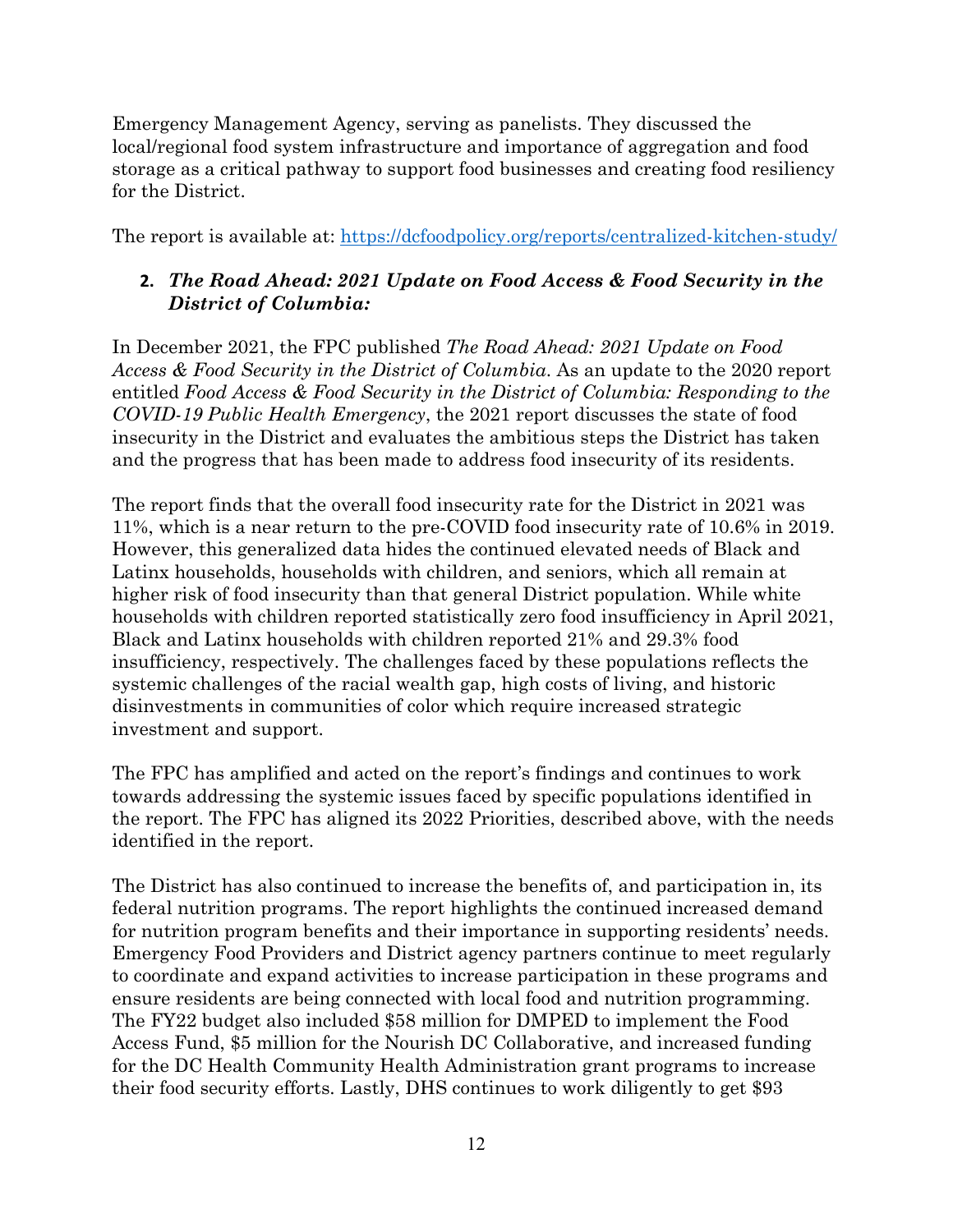million of Pandemic EBT benefits to all 85,000 eligible District children, which provides an additional support for families.

The report is available at:<https://dcfoodpolicy.org/foodsecurity2020/>

10.Please list all working groups and describe what each has worked on in FY 2021 and FY 2022, to date, and what recommendations they have contributed to the Food Policy Council annual report.

### **Response:**

Please refer to the responses in Question 5 to see the working group's major projects and accomplishments for this year. Since the FPC annual report this year focused on progress on food insecurity since 2020, it did not include specific recommendations.

11.What current District laws and regulations related to the food system have not yet been implemented fully or stand in the way of strengthening the District's food system?

### **Response:**

The Food Policy Council and Food Policy Director Establishment Act of 2014 contains provisions that do not reflect how the FPC currently operates and keeps us from being our most effective and efficient. The Act provides detailed descriptions of the topics our Working Groups should cover. These topics are both overly specific and not inclusive of all DC food system issues that our members and DC residents believe are important. The Act also includes a provision prohibiting the FPC from compensating members. This holds back the FPC from offering stipends to District residents who have expertise and experience that would make them valuable members, but currently are not able to participate because of financial barriers. The Act also includes several provisions related to ex-officio members, including prohibiting them from voting, naming some food-active agencies but not others, and other provisions that do not reflect the FPC ex-officio members' central roles in guiding the FPC's work.

- 12.During FY 2021, the Metropolitan Washington Council on Governments launched a new Food and Agriculture Regional Member (FARM) Ad-Hoc Advisory Committee. The Food Policy Director serves a Committee Member.
	- o Please describe the Food Policy Director's work with FARM during FY 2021 and FY 2022, to date.
	- o What work would the Food Policy Council like to see the FARM Advisory Committee take up in the remainder of FY 2022 and beyond?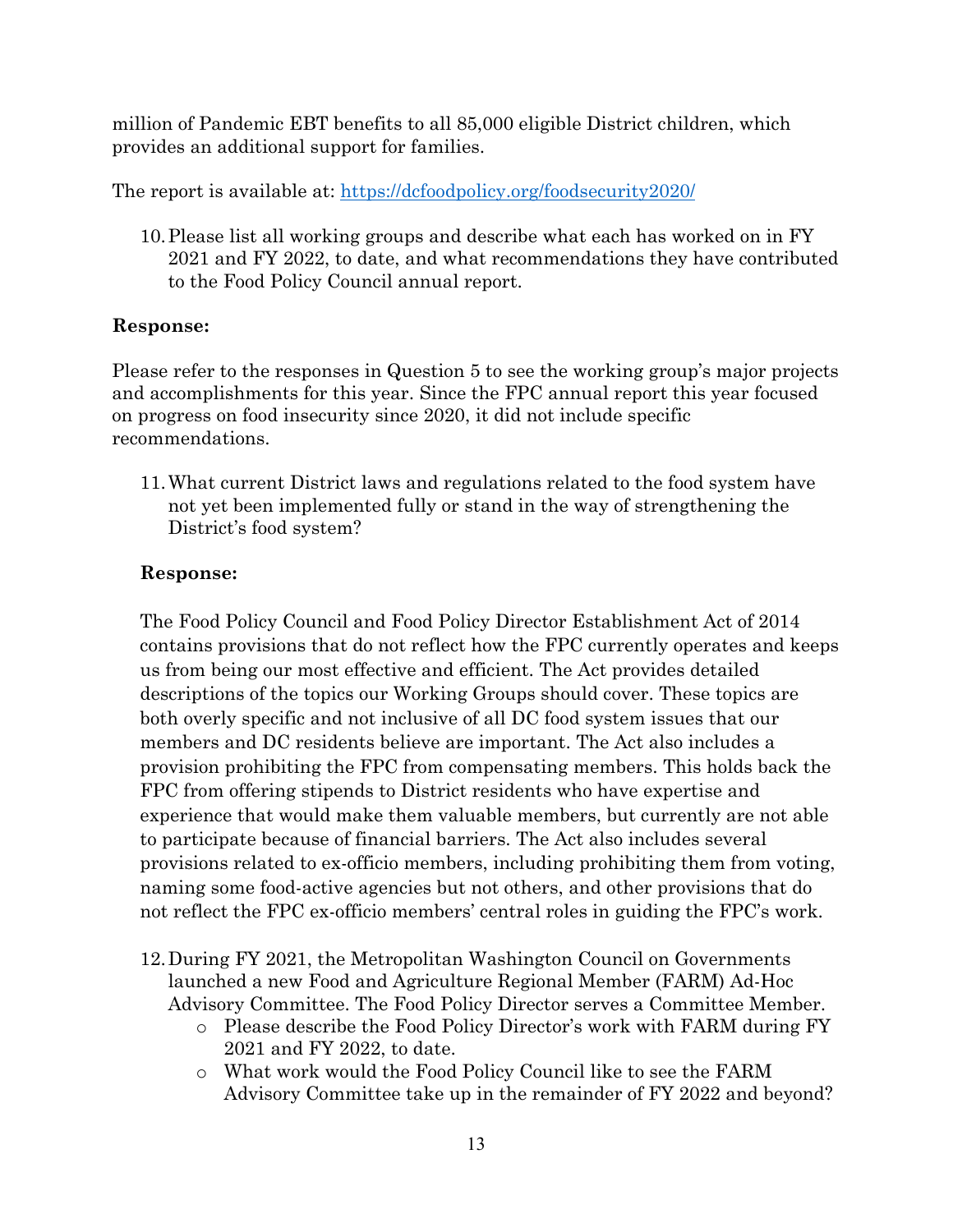o What barriers does the Council see to the effectiveness of the FARM Advisory Committee?

#### **Response:**

The MWCOG FARM Committee was established in 2020 to support development of long-term regional direction and collaboration toward a more resilient, connected food and farm economy (food system) across urban, suburban, and rural communities in the metropolitan Washington region. The Food Policy Director is a voting member of the FARM Committee and has participated in every meeting, to date. In the first months of the FARM Committee, the Food Policy Director assisted the FARM co-chairs and staff in developing initial priorities for the Committee. The Director also contributed to a letter to the Biden transition team on issues related to regional food insecurity and school meals. The Food Policy Director also presented food investments in the Mayor's FY22 Budget to FARM at the end of FY21. The Food Policy Director has also provided several rounds of review of the FARM's first work product: a compendium of Food Security Policies in Metropolitan Washington.

The Food Policy Council would like to see the FARM Committee deepen its work on supporting BIPOC farmland ownership in the region. Across the mid-Atlantic states, less than 2% of farmland is owned by farmers of color. This disparity is due to historical discrimination on the part of private lenders and the federal government that kept BIPOC farmers from maintaining and growing their land. The lack of BIPOC owned farms in the region impacts the District's racial equity goals. Although the FPC would like to push for policies that support food procurement from farmers of color, there are so few BIPOC farmers in the region, it makes this impossible.

FARM is a promising step towards regional collaboration on food policy. Regional collaboration faces the common hurtles of diverse forms of government, constituents, and urban/suburban/rural regions. To date, the FARM Committee has navigated these hurtles and is building a strong community among the FARM members. In particular, the FARM Committee is well positioned to build deep relationships and regular communication with the U.S. Department of Agriculture, advocating for federal policy changes that would help our region. FARM could also strengthen regional support for work to enhance food and water resilience as a strategy to address food insecurity. Lastly, FARM could better connect to the existing work of several other MWCOG working groups, including the Agriculture and Food Insecurity regional working groups.

13.Outside of the FARM Advisory Committee, how has the Food Policy Council been engaging with the District's regional partners in its policy efforts in FY 2021 and FY 2022, to date?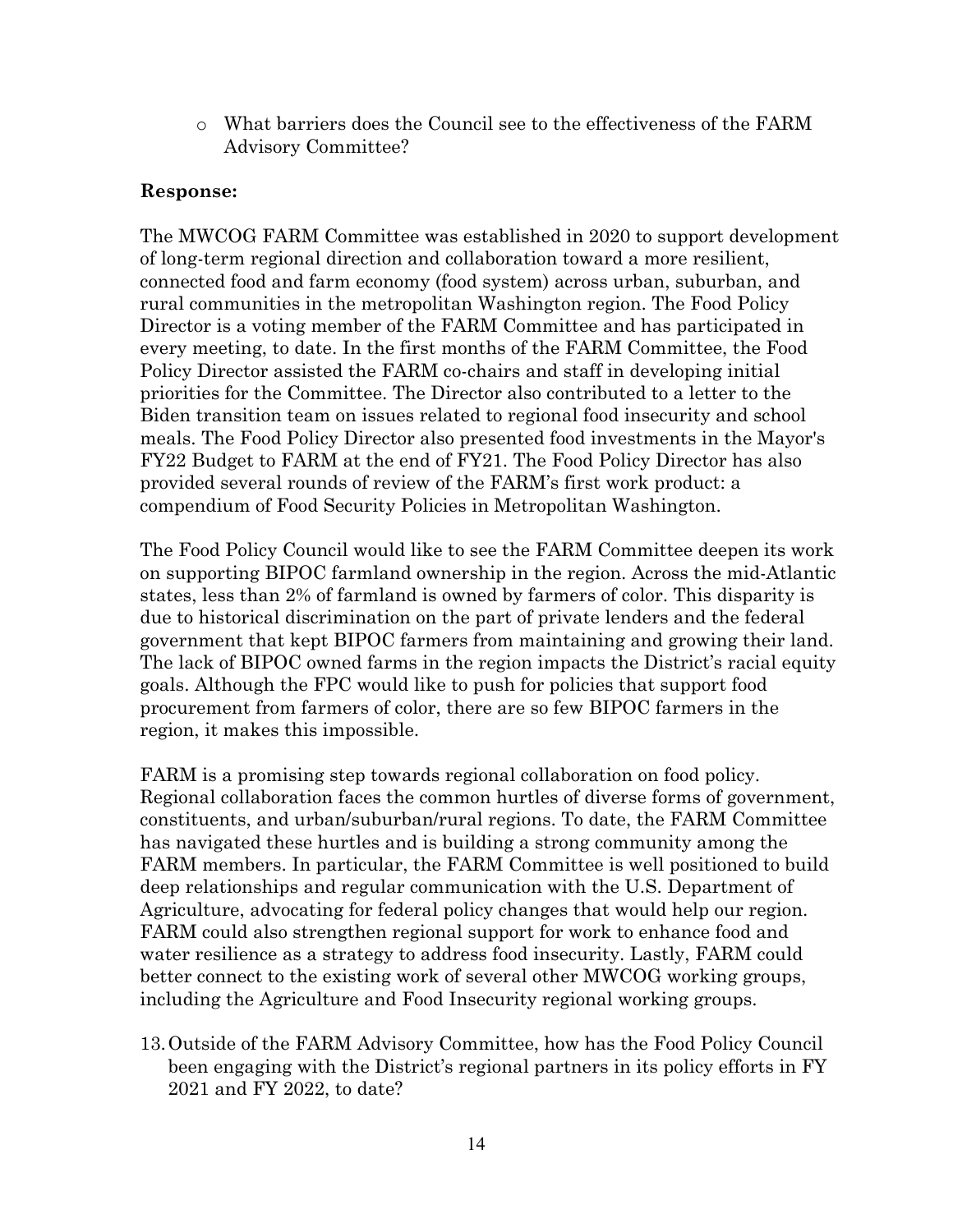### **Response:**

The FPC maintains close relationships with the region's food policy councils and the Food Policy Director and OP Food Policy Division staff engage in several regional coalitions, including the MWCOG regional food security and regional agriculture groups. The Food Policy Director has regular check-ins with the Food Policy Directors from Montgomery County, MD and Prince George's County, MD. The Food Policy Director also convenes the U.S. Conference of Mayors Food Policy Advisors network, co-chairing that network with her counterparts in Baltimore, MD and New Haven, CT. All of these networks are opportunities to share and learn best practices from other jurisdictions. Additionally, FPC staff work collaboratively with regional and national food systems professionals to share and learn from their best practices to bring to the District.

The FPC also continues to foster its relationships with emergency operations professionals within the District and regionally. OP Food Policy Division staff serve on the HSEMA Food and Water Resiliency Task Force as subject matter experts to the local and regional food system. The task force is working collaboratively with other local, regional, and national experts to create an emergency response plan to ensure the rapid and equitable deployment of food and water resources in the District. The study is federally funded by FEMA and is supported by MWCOG.

- 14.On October 1, 2021, the Green Food Purchasing Amendment Act went into effect, having been funded in full in the FY 2022 budget; the Office of Contracting and Procurement, Department of Energy and Environment, and other relevant agencies will now begin implementation of the Act.
	- o What role with the Food Policy Council play in guiding implementation of the Act, if any?
	- o What barriers does the Food Policy Council see to the effective implementation of the new law? Are these administrative or legal hurdles?

### **Response:**

The FPC has identified as a priority project for 2022 to support DOEE and OCP in implementing the Green Food Purchasing Act of 2021. This will include hosting these agencies to present on the progress of implementation at FPC meetings and offering our assistance wherever helpful as the agencies implement the Act.

The FPC does not see any administrative or legal hurdles to effective implementation of the Act.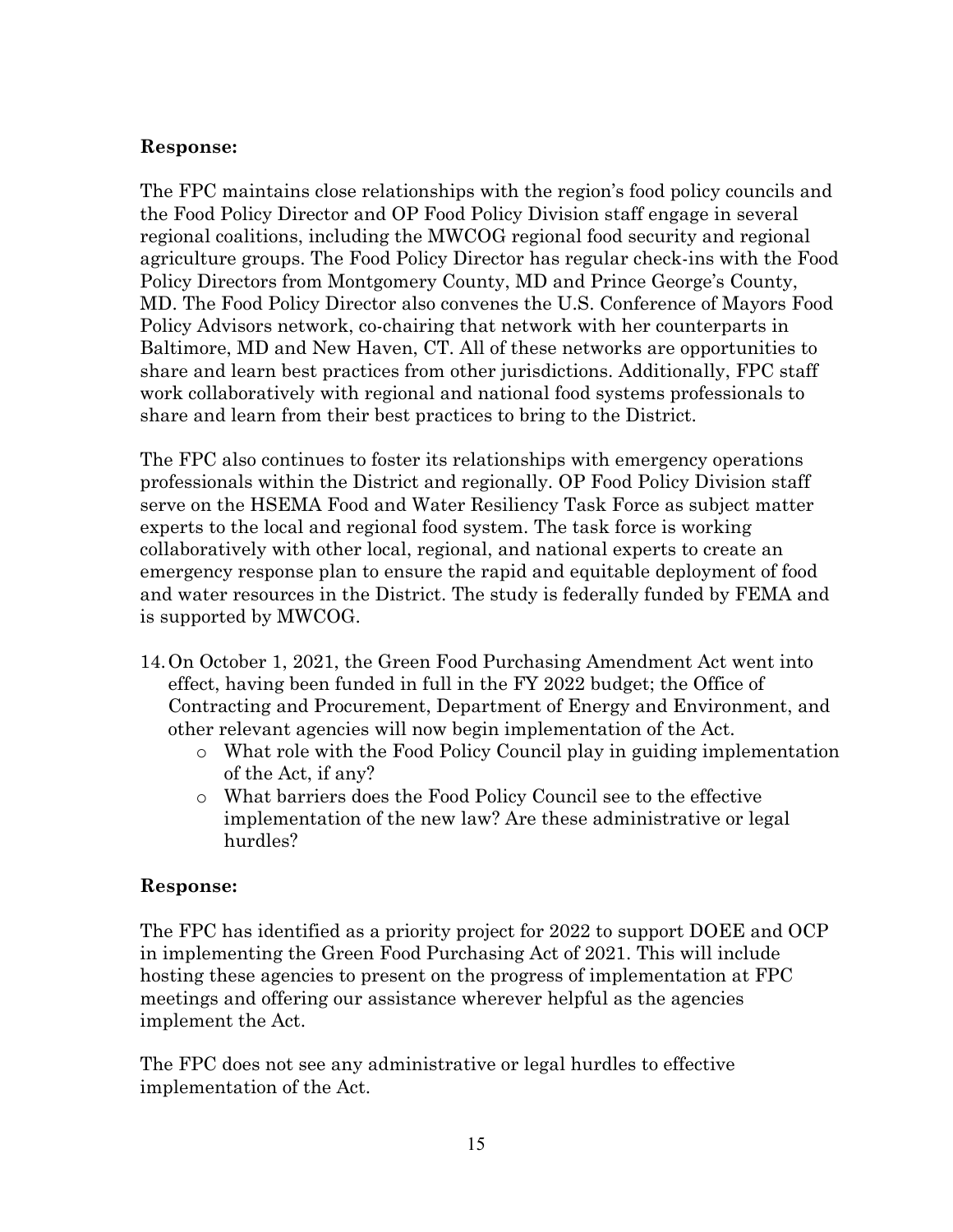- 15. COVID-19 has led to increases in food insecurity in the District.
	- o What trends has the Food Policy Council seen in rates of food insecurity since the COVID-19 pandemic began in March 2020? Are food insecurity rates increasing, or have been able to better connect residents in need with resources since the pandemic's start?

### **Response:**

The overall food insecurity rate for the District in 2021 was 11%, which is a near return to the pre-COVID food insecurity rate of 10.6% in 2019 and significantly lower than the District's food insecurity rate of 21.1% in June 2020. However, this generalized data hides the continued elevated needs of Black and Latinx households, households with children, and seniors, which all remain at higher risk of food insecurity than the general District population. The persistent elevated levels of food insecurity – defined by the USDA as a lack of consistent access to enough food for an active, healthy life – among these populations reflects the systemic challenges of the racial wealth gap, high costs of living, and historic disinvestments in communities of color which require increased strategic investment and support.

o What actions has the FPC taken to address this issue in FY 2021 and FY 2022, to date?

### **Response:**

The District's emergency food programs, which were created in response to increased food insecurity resulting from COVID-19, provided much needed help to residents during the height of the public health emergency. Through the GetHelp Hotline, which operated through June 2021, the District delivered nearly 12,000 grocery boxes to residents quarantined at home. And, through its Grocery Distribution Program, which ended in October 2020, the District provided over 1,000,000 pounds of free groceries, mostly fresh produce, at 13 DCPS locations.

Further, Mayor Bowser announced a \$58 million investment as part of the FY22 budget to increase food access in areas where structural racism and disinvestment have led to low food access in the District. DMPED manages the Food Access Fund to provide capital investments to increase equitable access to fresh, healthy, and affordable food by closing the grocery gap and strengthening grocery access programs. The investment also includes \$4 million for the Nourish DC Fund which supports small food businesses through grants, loans, and technical assistance.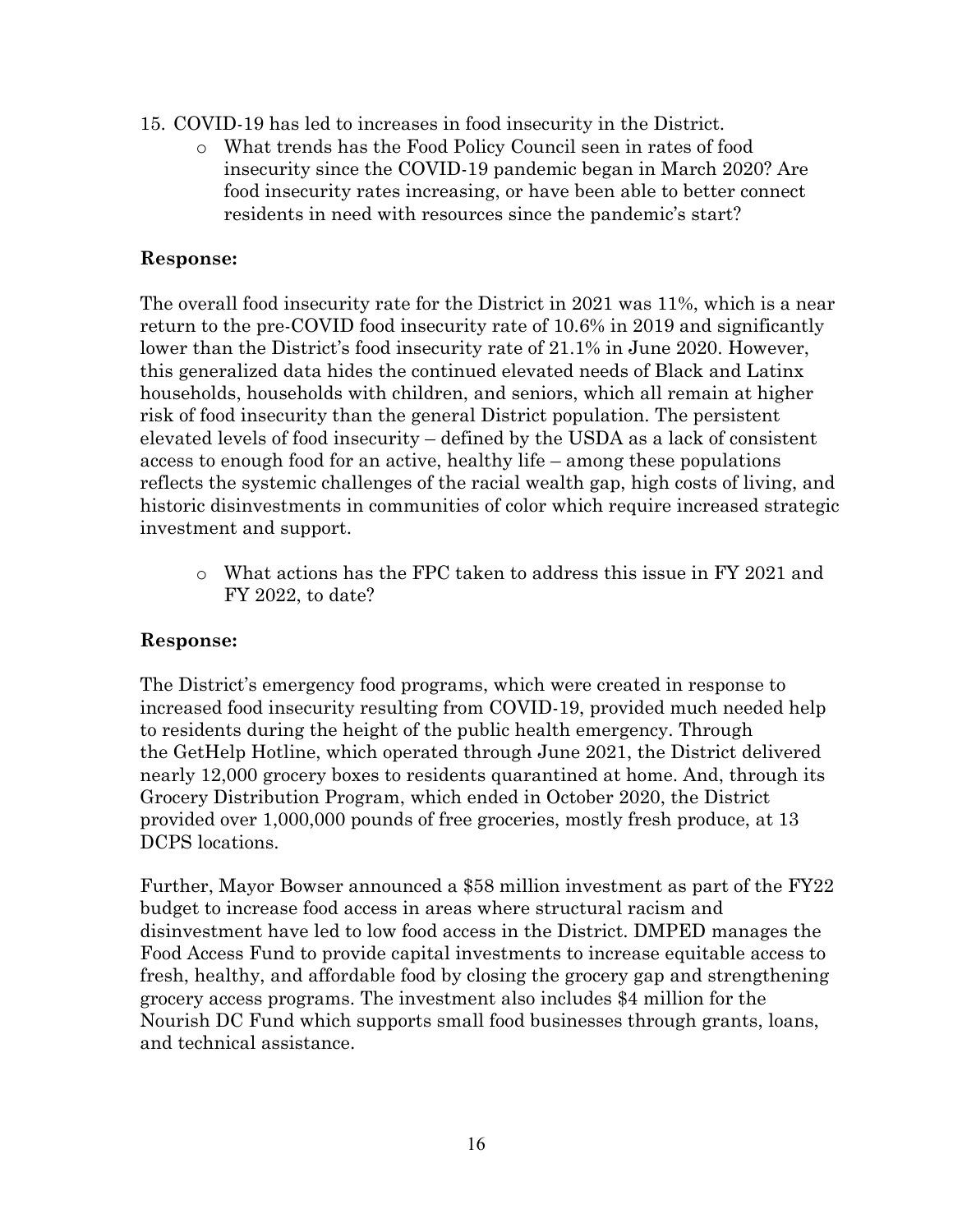District agencies continue to work diligently to ensure that all eligible residents are enrolled and participating in the expanded federal nutrition assistance programs. They have successfully delivered hundreds of millions of dollars to eligible individuals and families through the Supplemental Nutrition Assistance Program (SNAP), the Special Supplemental Nutrition Program for Women, Infants, and Children (WIC), and the Pandemic Electronic Benefits Transfer Program (p-EBT), among others. The District has also adapted programs to ensure that school meals and senior meals and groceries have continued to be available and accessible throughout the public health emergency.

- 16.This December, DSLBD launched the first round of Food Waste Innovation Grants. These grants will help reduce waste-related costs for food businesses, and further the District's environmental goals.
	- Please describe the work of the Food Policy Council in FY 2021 and FY 2022, to date, in furthering the District's waste diversion goals.
	- What role do you believe the Food Policy Council can and should play in guiding our waste diversion work, as it relates to food waste?

### **Response:**

The FPC recognizes the importance of addressing food waste to meet the District's sustainability goals. The FPC has assisted DSLBD's staff in spreading the word on this new, exciting grant opportunity, including sending out to our farmers market and SNAP vendor networks, and over our social media accounts. We also hosted a brief update & information session about the grant during a full FPC meeting.

The FPC coordinated DC's application to participate in the mid-Atlantic cohort of the Natural Resources Defense Council Food Matters program, which brings together cities to achieve meaningful reductions in food waste through comprehensive policies and programs. Several FPC ex-officio members serve on the DC cohort. Exchanges with peer cities in the NRDC cohort played a significant role in shaping the Food Waste Innovation Grants, learning from best practices in Denver and Nashville, who ran similar programs in the past, and Jersey City, running a similar project now.

The FPC also promotes the tremendous efforts of the DC Food Recovery Working Group (FRWG), which supports food recovery efforts in the greater DC area. The FRWG supports recovery on all levels outlined in the EPA Food Recovery Hierarchy, including source reduction, food donations and composting. The FRWG hosts an annual DMV Food Recovery Week with partner Manna Food Center's Community Food Rescue, which includes engaging and enlightening free in-person and virtual events aimed to help individuals and our community become more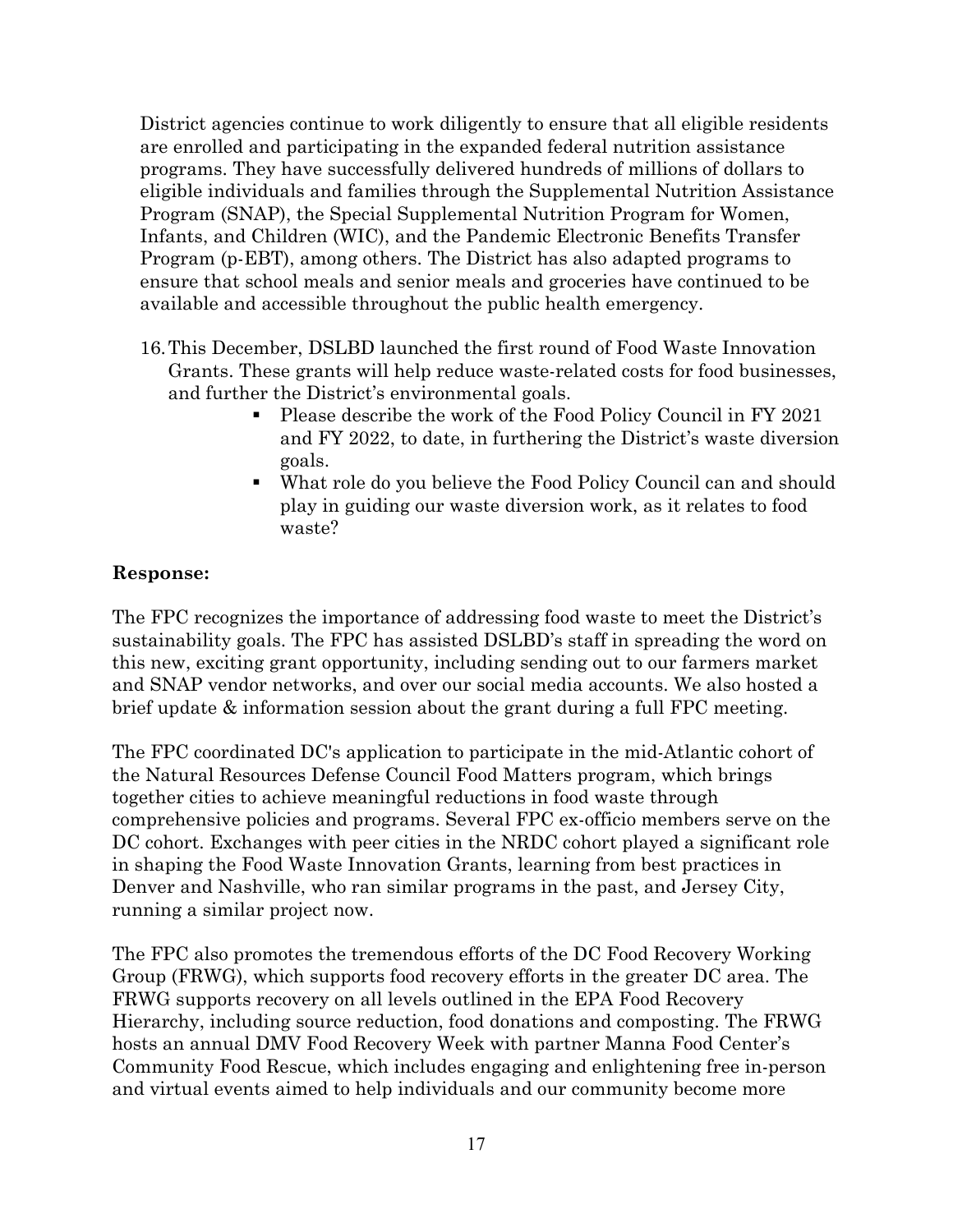resilient. This year, the FPC Entrepreneurship & Food Jobs Working Group cohosted two events as a part of the week: one focused on highlighting small businesses creatively tackling food waste and community food programs during COVID and another bringing together businesses to explore possibilities of upcycling outputs from each other's processes.

An FPC ex-officio member also serves on the Interagency Waste Reduction Working Group facilitated by DPW, and bridge important challenges in waste reduction of both holding businesses accountable for their waste without putting too much burden on our smallest businesses nor low-income consumers. This has been important to tie together work on food waste, styrofoam and straw enforcement, and new regulations around foodware. The cross-pollination from FPC conversations and these IWRWG conversations are beneficial to meet the Sustainable DC goals as a whole.

Although the primary goal of the Emergency Food Providers calls coordinated by the OP Food Policy Division is to increase food access in vulnerable communities, these calls and connections help divert edible food to those who need it on a regular basis. Whether making the connections to guarantee that individual organizations can accept nonperishable donations at an enormous scale or helping redirect donations of prepared foods or perishable produce, this group does help keep food in human consumption rather than in waste.

17. In June 2021, FPC published its Centralized Kitchen Study on best practices for developing such a facility in the District, in accordance with the Healthy Students Amendment Act of 2018. What were the findings of that study? What next steps should the District take, based on those findings?

### **Response:**

The Centralized Kitchen Study is a comprehensive assessment that details how the District could best use a Central Food Processing Facility (CFPF) to improve the nutritional quality of meals served in public institutions (such as schools, senior centers, and correctional facilities), support local food businesses, create career pathways in the food sector, and strengthen the District's food resiliency in case of future emergencies. Please see the response to Question 9 for a detailed description of the report.

The report recommends that to bring CFPF to fruition, more work must be done to strategically convert the best practices into a phased, collaborative, crossagency operational approach to creating the facility. This includes conducting a feasibility and siting study which includes the following:

• A comprehensive business plan for the development and operation of the facility;